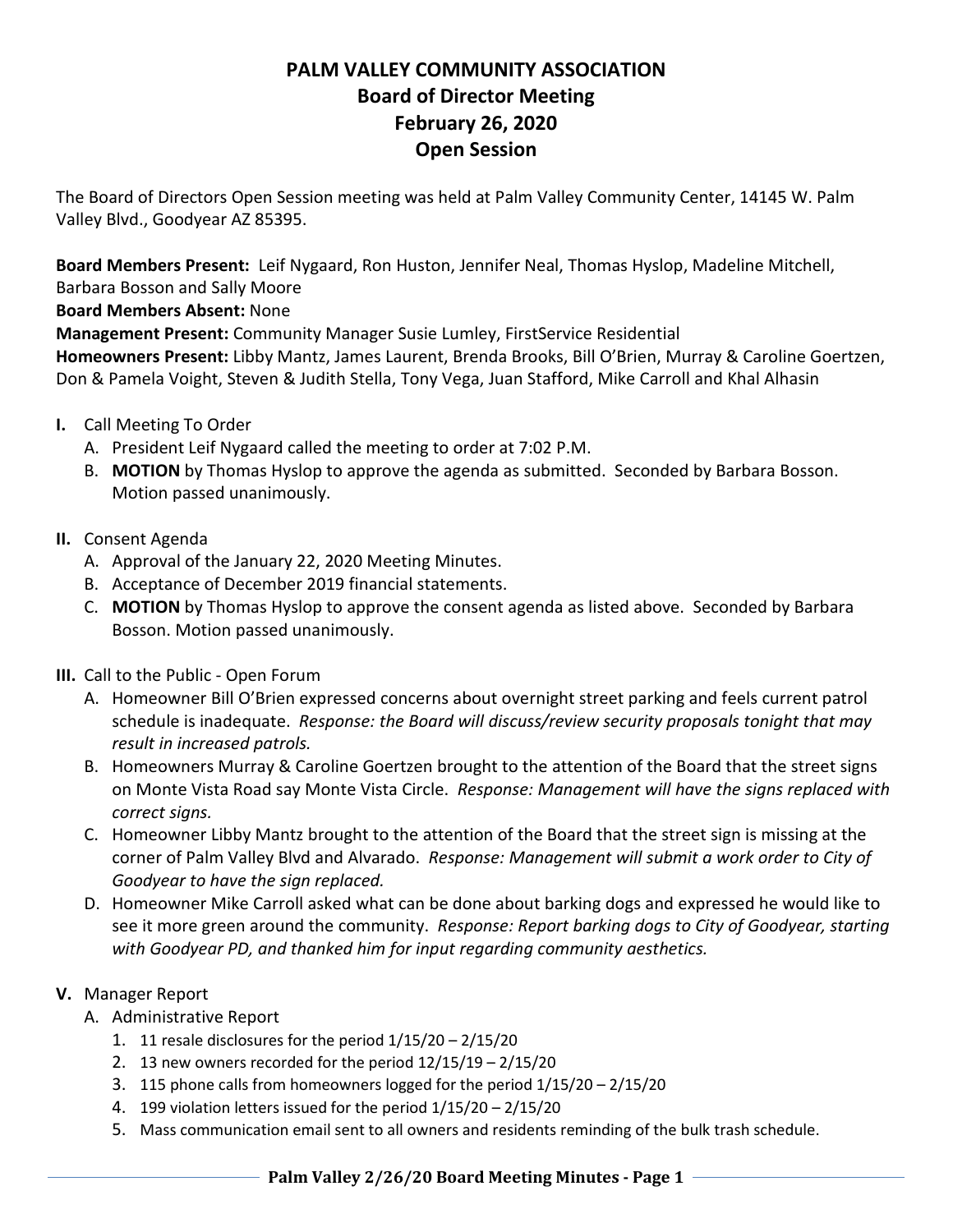- 6. Renewed association insurance policy with LaBarre & Oksnee.
- 7. ARC Appeal
	- a Homeowner Don Voight appealed to the Board for approval to add stone veneer to the front of his home.
- 8. P-card Approval
	- a **MOTION** by Barbara Bosson to approve a p-card for manager use for Association expenses with a \$1000 limit. Seconded by Jennifer Neal. Motion passed unanimously.
- B. Physical Property Report
	- 1. General
		- a Common area tree trimming will be completed over the next couple of weeks. We will trim 89 trees and remove 7. All bids came in under budget.
	- 2. Desert Greens Area:
		- a New bench, table and trash receptacle on order.
	- 3. Fairways Common Areas:
		- a Streets were swept February  $6<sup>th</sup>$  and  $20<sup>th</sup>$ .
		- b Quarterly preventative gate maintenance was completed.
	- 4. Palmilla Common Areas:
		- a Streets were swept February  $6<sup>th</sup>$  and  $20<sup>th</sup>$ .
		- b Monthly inspection and cleaning of the play equipment was completed.
		- c Quarterly preventative gate maintenance was completed.
		- d 2 x/wk pool service
		- e Pool gate repaired, pool re-opened and pool heater turned on.
- **VI.** Old Business
	- A. Homeowner Follow Up from Previous Meeting
		- 1. Follow up noted in the previous meeting minutes.
	- B. Discuss Palmilla Gate Hold Open Schedule
		- 1. Barbara Bosson will send an electronic poll to Palmilla owners through the website requesting feedback regarding the hold open schedule.
	- C. Discuss Short Term Rental Restriction
		- 1. The Board determined there seems to be enough feedback from homeowners to put a short-term rental restriction CC&R amendment to a vote of the membership. The plan is to do further research and add this topic to the ballot that will mail in conjunction with the annual meeting in December.
		- 2. Management is directed to reach out to the association attorney for input regarding amendment verbiage, current short-term rentals, and enforcement options.

## **VII.**New Business

- A. Review/Approve Granite Replenishment
	- 1. Management requested proposals from Trim & Tidy for granite replenishment. Per the reserve study, estimated cost is:
		- a Master \$6008
		- b Horizons \$2,403
		- c Palmilla Shared \$6,018
	- 2. **MOTION** by Leif Nygaard to approve granite replenishment at a cost not to exceed 10% over the estimated amounts listed above. Seconded by Madeline Mitchell. Motion passed unanimously.
- B. Review/Approve Fairways Concrete Repairs